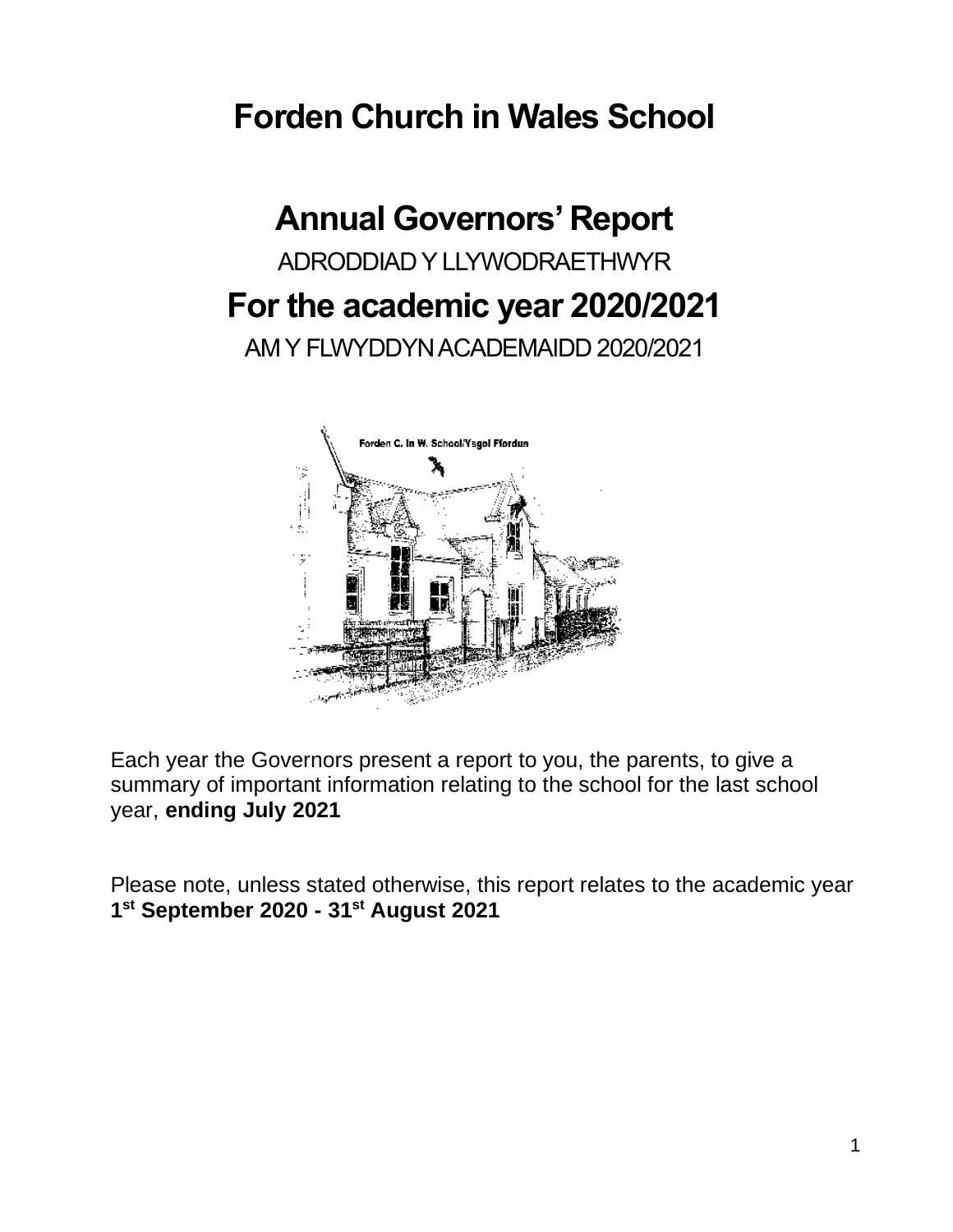As Covid19 continued to be present in our communities the school year 2020 – 2021 remained challenging and unpredictable. In presenting this report to parents and carers, the governing body would like to extend their thanks to all teaching staff in continuing to provide a positive learning experience for their pupils through a blended learning approach. We all have needed to continue to adapt and we thank all parents and carers who supported the children with distance learning. The welfare of pupils continued to be paramount to all teaching staff and they kept up with procedures in which to "check in" with pupils, their families and carers to ensure they were managing/coping with the situation.

Thank you for your continuing support. Forden School Governing Body

DUE TO COVID\_19 THERE ARE ELEMENTS OF THE SCHOOL YEAR THAT DID NOT GO AHEAD. TRIPS AND VISITS WERE CANCELLED, COMMUNITY INTERACTION WAS HALTED AND STANDARDISED TESTS NOT COMPLETED. THEREFORE, THIS REPORT MAY BE MORE CONDENSED THAN IN PREVIOUS YEARS**.** 

\_\_\_\_\_\_\_\_\_\_\_\_\_\_\_\_\_\_\_\_\_\_\_\_\_\_\_\_\_\_\_\_\_\_\_\_\_\_\_\_\_\_\_\_\_\_\_\_\_\_\_\_\_\_\_\_\_\_\_\_\_\_\_\_\_\_

## **CONTENTS**

Parent / Governor meeting 2019

Governing Body

School Staff

Changes to School Prospectus

Target Setting & School Development Plan

School Performance

Attendance Information

Finance Report

Class Organisation and Curriculum

Language

Sporting Activities

Trips, Visits and Whole-School Events

Community Links

Healthy Eating

Friends of Forden (PTA)

Term dates for 2020/2021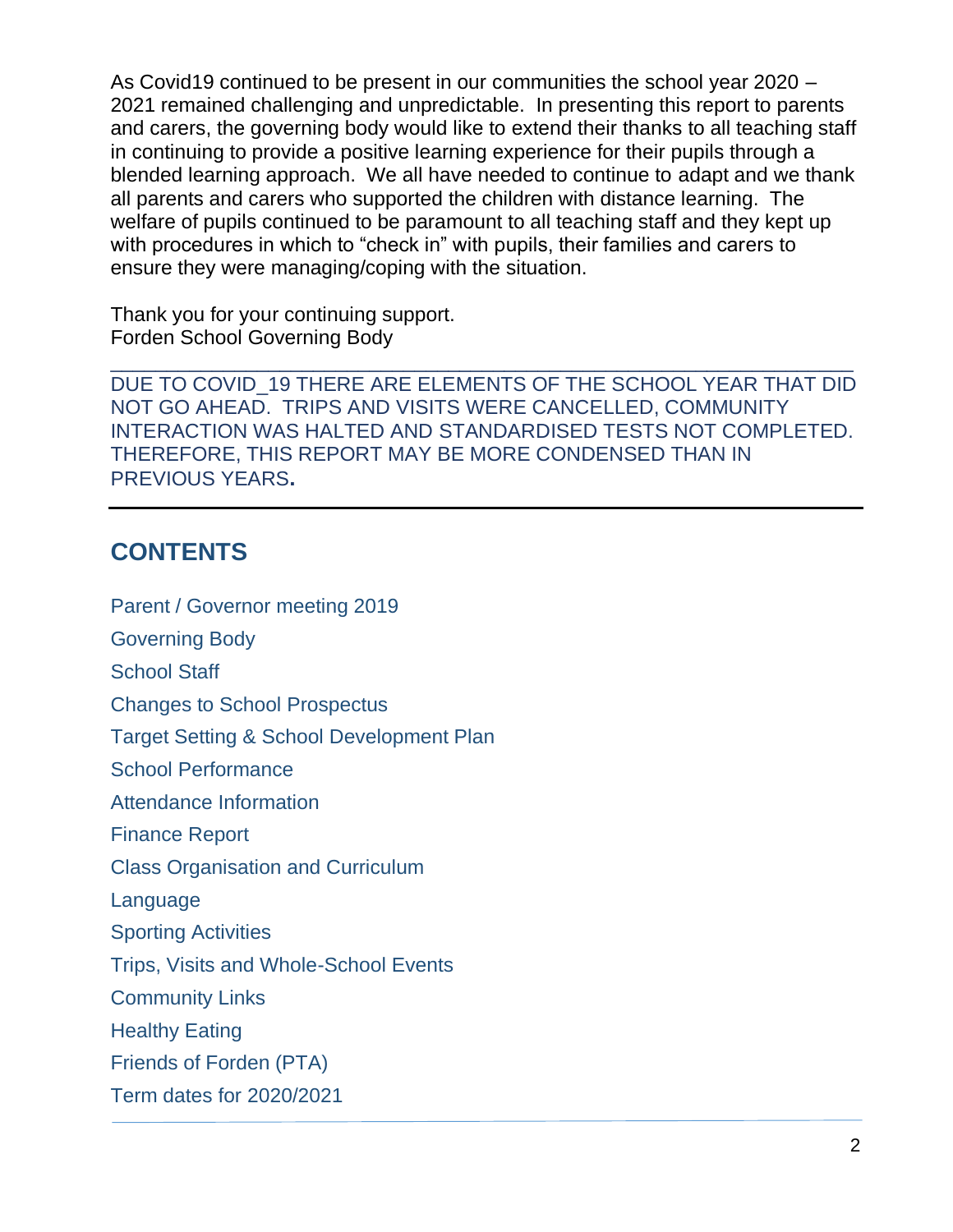### Parent / Governor meeting 2020

No Parent/ Governor meeting was held.

#### Election of parent governors

There are no vacant parent governor positions

#### Governing Body

Communications to the Chair and Governing Body are to be made via the clerk at the address below or to the Chair of Governors:

| Clerk to the Governing Body<br>c/o Forden Church in Wales School<br>Forden<br>Welshpool<br>Powys<br><b>SY21 8NE</b><br>Telephone: (01938) 580334 | <b>Chair of Governors</b><br>Mrs R Kershaw<br>15 Withy Avenue<br>Forden<br>Welshpool<br>Powys<br><b>SY21 8NJ</b> |
|--------------------------------------------------------------------------------------------------------------------------------------------------|------------------------------------------------------------------------------------------------------------------|
| Governing Body 2020-2021                                                                                                                         |                                                                                                                  |
| Chair (and Parent Governor)                                                                                                                      | Mrs R Kershaw                                                                                                    |
| Headteacher                                                                                                                                      | <b>Mrs Catherine Fowler</b>                                                                                      |
| <b>Teacher Governor</b>                                                                                                                          | Mrs Fiona Haine                                                                                                  |
| <b>Foundation Governors</b>                                                                                                                      | Rev Alexis Smith (ex-officio),<br>Mrs Helen Williams (Parochial Church Council)                                  |
| Local Authority appointed                                                                                                                        | <b>Mrs Cynthia Evans</b>                                                                                         |
| <b>Community Governors</b>                                                                                                                       | Mrs Julia Jones, Mrs Jacqui Mellor                                                                               |
| <b>Parent Governors</b>                                                                                                                          | Mrs Rhiannon Kershaw<br>Mrs Rachel Jones<br><b>Mrs Sarah Williams-Bowles</b>                                     |

There are currently no parent governor vacancies. Members of the Governing body take no payments for travelling or subsistence.

#### School Staff

| 2020/2021                   |                                                      |
|-----------------------------|------------------------------------------------------|
| Headteacher                 | Mrs C Fowler                                         |
| Teacher/ALNCo               | Mrs K Davies                                         |
| <b>Teachers</b>             | Mrs J Moseley, Mrs F Haine                           |
| <b>Teaching Assistants</b>  | Miss A Williamson (HLTA), Mrs V Inns, Miss R Moseley |
| <b>School Administrator</b> | Mrs R Osborne                                        |
| Breakfast club staff        | Mrs A Goodfellow (& MDS), Mrs R Stevens              |
| Midday staff                | Ms J Evans                                           |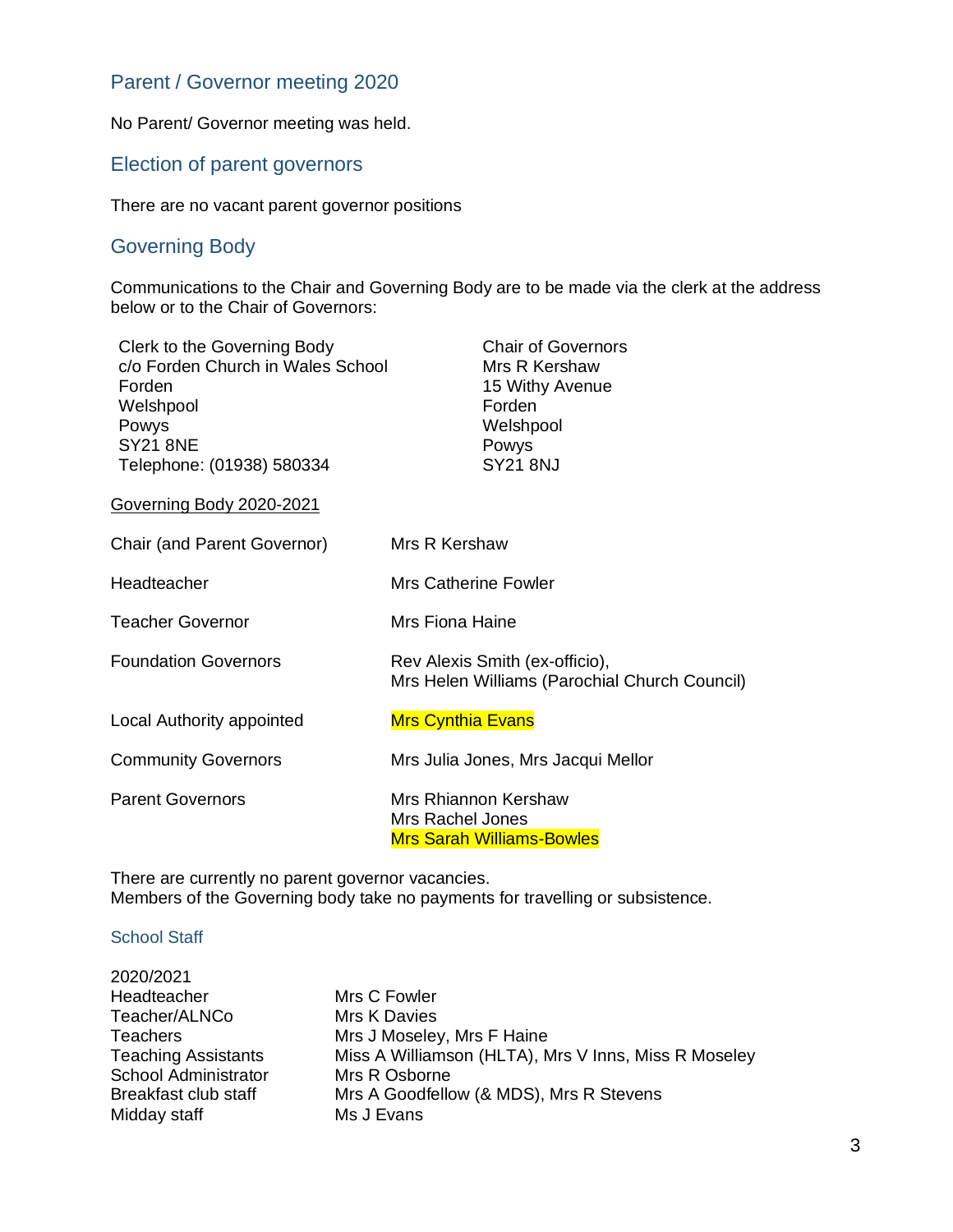## Changes to School Prospectus

Changes made to the school prospectus 2020/2021 included: updating staff and governor lists, amending the information on structure of school hours to maintain social distancing, introducing new Welsh class names, removal of Welsh national test results and end of key stage assessment results due to COVID19, information regarding school closure and absence due to COVID 19.

## Target Setting & School Development Plan

#### **Target setting**

Due to the impact of COVID-19 on pupils' education, this element is not included in this year's Governors' report.

#### **School Development Plan 2020/2021**

Every year we focus on teaching and learning in specific areas of the curriculum with the aim of raising standards. We also look at other areas of school life such as ethos and leadership and management.

In 2020/21 in light of Covid19 and school closures we focused on: Supporting and developing pupils confidence and resilience. Raising the standard of effective independent learning in all pupils. Increasing the understanding, implementation and evaluation of blended learning. Further develop shared leadership in the development of the school curriculum.

### School Performance

At the end of the Foundation Phase (end of Year 2) and at the end of Key Stage 2 (Year 6) children are rigorously assessed by their teacher and awarded a National Curriculum outcome in the Foundation Phase or National Curriculum level in Key Stage 2.

Year 2 children are assessed in Language, Literacy and Communication (LLC), Mathematical Development (MD) and Personal and Social Development, Well-being and Cultural Diversity (PSD). All 3 areas count towards the Core Subject Indicator (CSI). Year 6 children are assessed in English, Maths, Science and Welsh (as a second language). English, Maths and Science count towards the Core Subject Indicator (CSI).

A typical Year 2 child will probably be at Outcome 5. Outcome 6 is an exceptionally good result. A typical Year 6 child will probably be at Level 4 - so a Level 5 is an exceptionally good result.

Due to the suspension of end of stage teacher assessments and Welsh National Tests, there are no result for the school year 2019/2020

#### Attendance Information

Our School target for attendance 2019/2020 was 96.3%. This target was suspended due to national school closures. Attendance figures are not available for the academic year 2020-21.

The school follows the Powys Traffic Lights Attendance Scheme. All parents are notified of their child's attendance each term. When a pupil's attendance falls below 95%, parents receive a letter to emphasise the importance of attendance at school. If a pupil's attendance falls below 90% the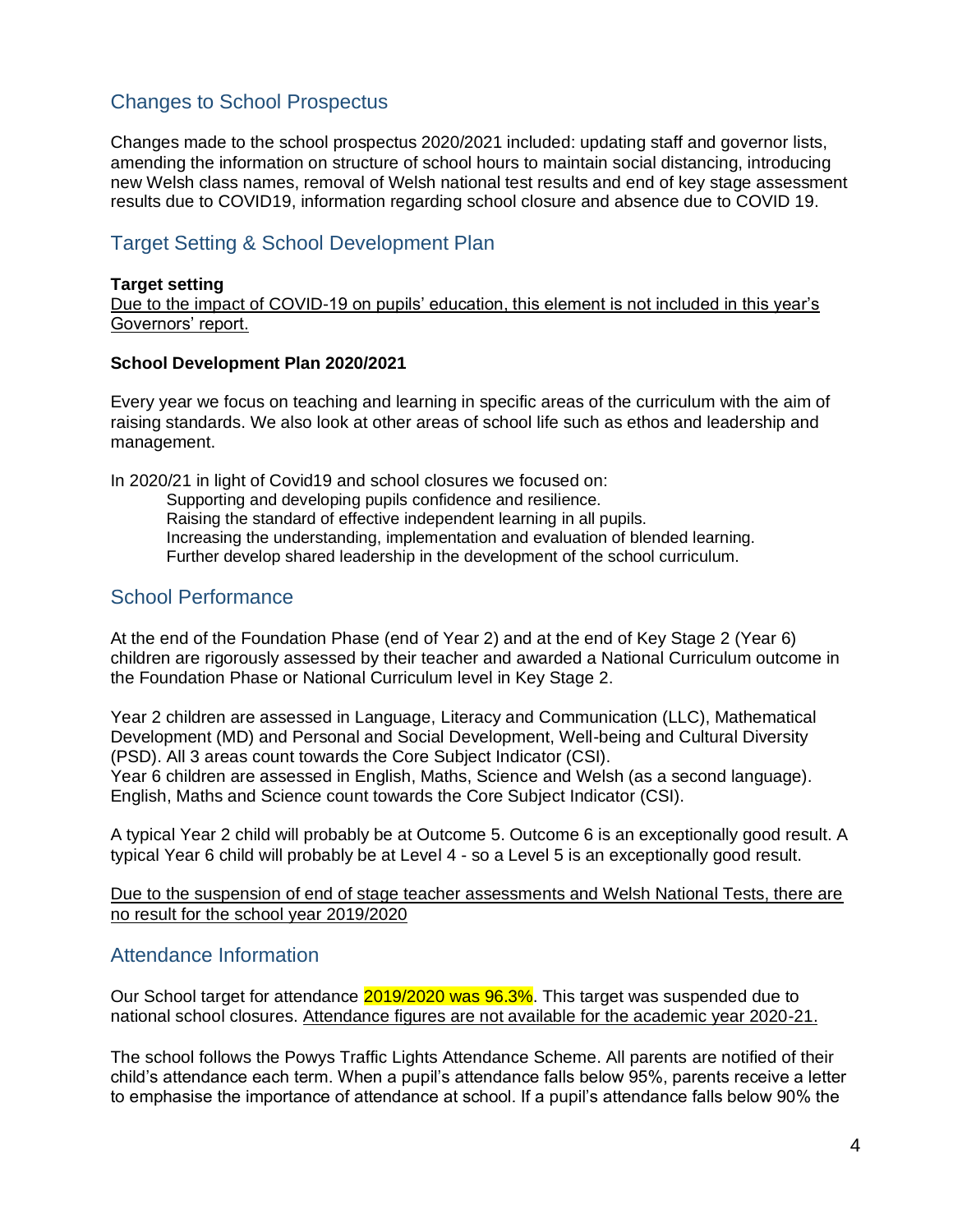Headteacher meets with the parents. In instances of continued poor attendance, including persistent lateness, the Educational Welfare Officer is notified.

## Finance Report

The budget is managed by a Governor Finance sub-committee and agreed by the full Governing Body.

| <b>Total Delegated Funds 2020/21</b>      | 318,080   |
|-------------------------------------------|-----------|
|                                           |           |
| <b>EXPENDITURE</b>                        |           |
| Salaries & Wages                          | 298,540   |
| Premises                                  | 29,600    |
| Other (supplies, office & other expenses) | 19,926    |
| <b>TOTAL EXPENDITURE</b>                  | 348,066   |
|                                           |           |
| <b>INCOME</b>                             |           |
| Contributions, Donations & Grants         | (18, 532) |
|                                           |           |
| <b>NET EXPENDITURE</b>                    | 329,534   |
|                                           |           |
| Planned overspend                         | (11,454)  |

#### **Forden School Budget 2020/2021**

#### Class Organisation and Curriculum

#### Class Organisation

In the school year 2020/21, children were grouped and taught in 3 classes by age. Classes were organised as Dosbarth Bedwen (Reception and Year 1) taught by Mrs Davies, Dosbarth Collen (Years 2 and 3) taught by Mrs Moseley and Dosbarth Ysgawen (Years 4, 5 & 6) taught by Mrs Haine and Mrs Fowler.

Children working at a higher level than their peers in specific areas may also work with older children. ALN provision is in class or by 1:1 or small group withdrawal.

#### **Curriculum**

Our curriculum is designed to be broad, balanced and relevant and to meet the needs of all children whatever their ability. The curriculum meets statutory requirements.

#### **Aims**

The primary aims of the academic curriculum are to develop:

- skills of Literacy, Numeracy and Thinking
- scientific skills
- ICT skills
- the ability to communicate in Welsh
- an understanding of the geographical, historical and social aspects of the local and wider environment
- an awareness and appreciation of the national heritage and culture
- an understanding and appreciation of Christian beliefs and their importance in shaping our society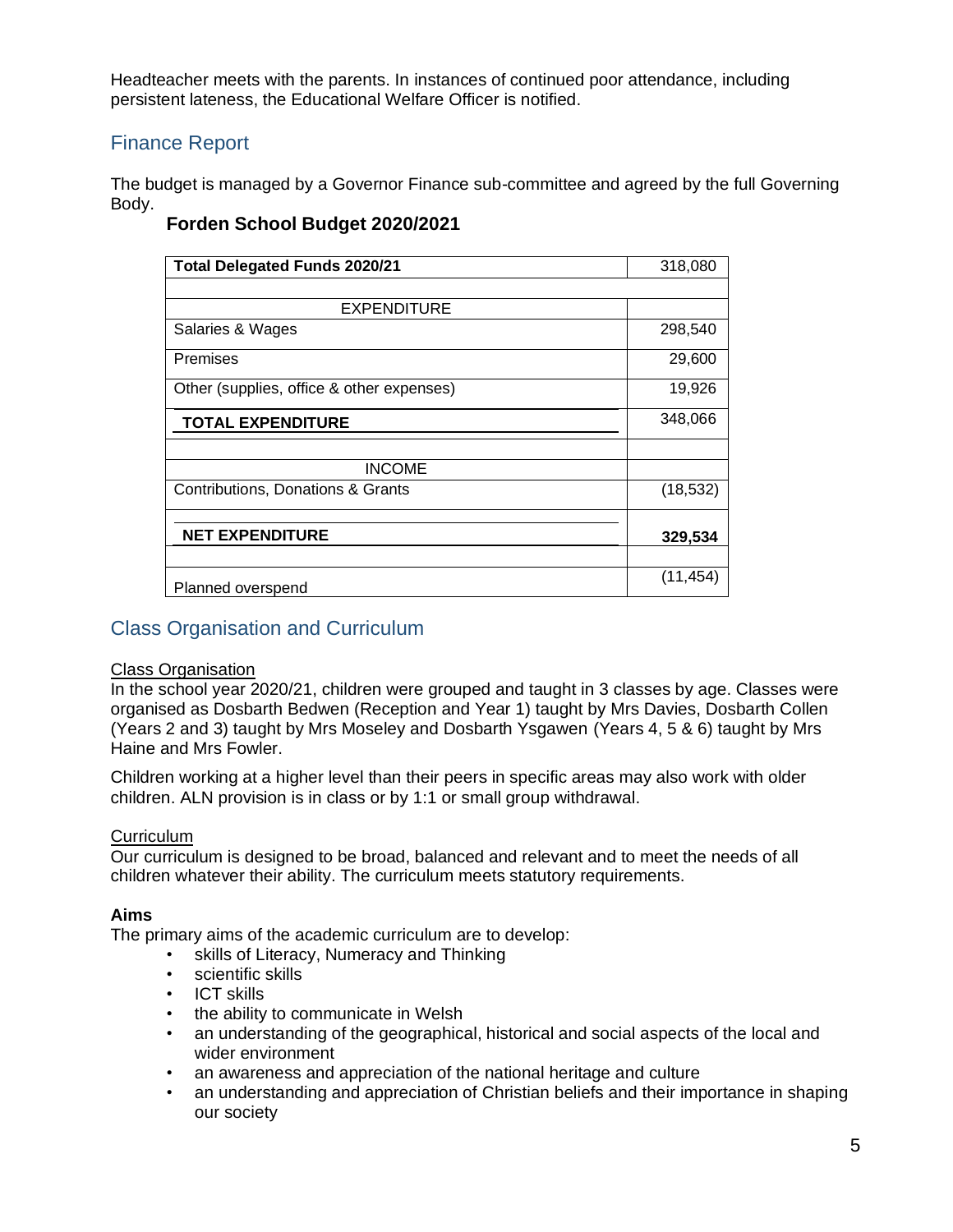- an awareness and appreciation of other times, places, cultures, religions and races
- enjoyment of, and participation in, the arts
- physical and mental abilities and an awareness of the importance of a healthy lifestyle

#### Language

English is the main language spoken at school. All subjects are taught through the medium of English, except specific Welsh lessons. Incidental Welsh is used throughout the school. Delivery of Welsh lessons is planned across the school in liaison with the Athrawes Bro and is delivered using the Powys scheme of work. This includes focussed Welsh lessons and daily practice.

Attainment at the end of KS2 in oracy, reading and writing in Welsh is passed to the receiving high school.

## Sporting Activities

In addition to timetabled sports and PE lessons all children take part in a short period of daily exercise.

Extra-curricular sporting clubs available were: netball.

4 children are trained as Bronze ambassadors (sports ambassadors). They help at sporting events and afterschool clubs and are responsible for PE equipment in school.

### Trips, Visits and Whole-School Events

We provide a wide range of extra activities to ensure we make our school an exciting and interesting experience for all children:

Visit by the Impact Bus and Impact assemblies (whole school) Super Ambassador training (2 Year 6 pupils) Bronze ambassador training (2 Year 5 pupils) World Book Day – celebrated through blended learning Visits by School's Police liaison officer (whole school & KS2 workshops) Visit to St. Michael's Church (Bedwen) Working with with Sinfonia Cymru (whole school) Horse Riding at Penycoed (Y6) Brenin Adventures Visit (Y6) Mr Phormula - (whole school) Circus Skills Workshop - (whole school) Archery lessons - (Ysgawen) Visit to the Redwoods - (Collen) Sports Day -(whole school) Christmas Nativity - (whole school) Harvest Service - (whole school) Eisteddfod - (whole school)

## Community Links

We like to get involved and thank those members of the community that give up their time for the children.

Community involvement this year has include: Donations to Trussell Trust Food bank at Harvest time Donations to Newtown Salvation Army (Harvest Service)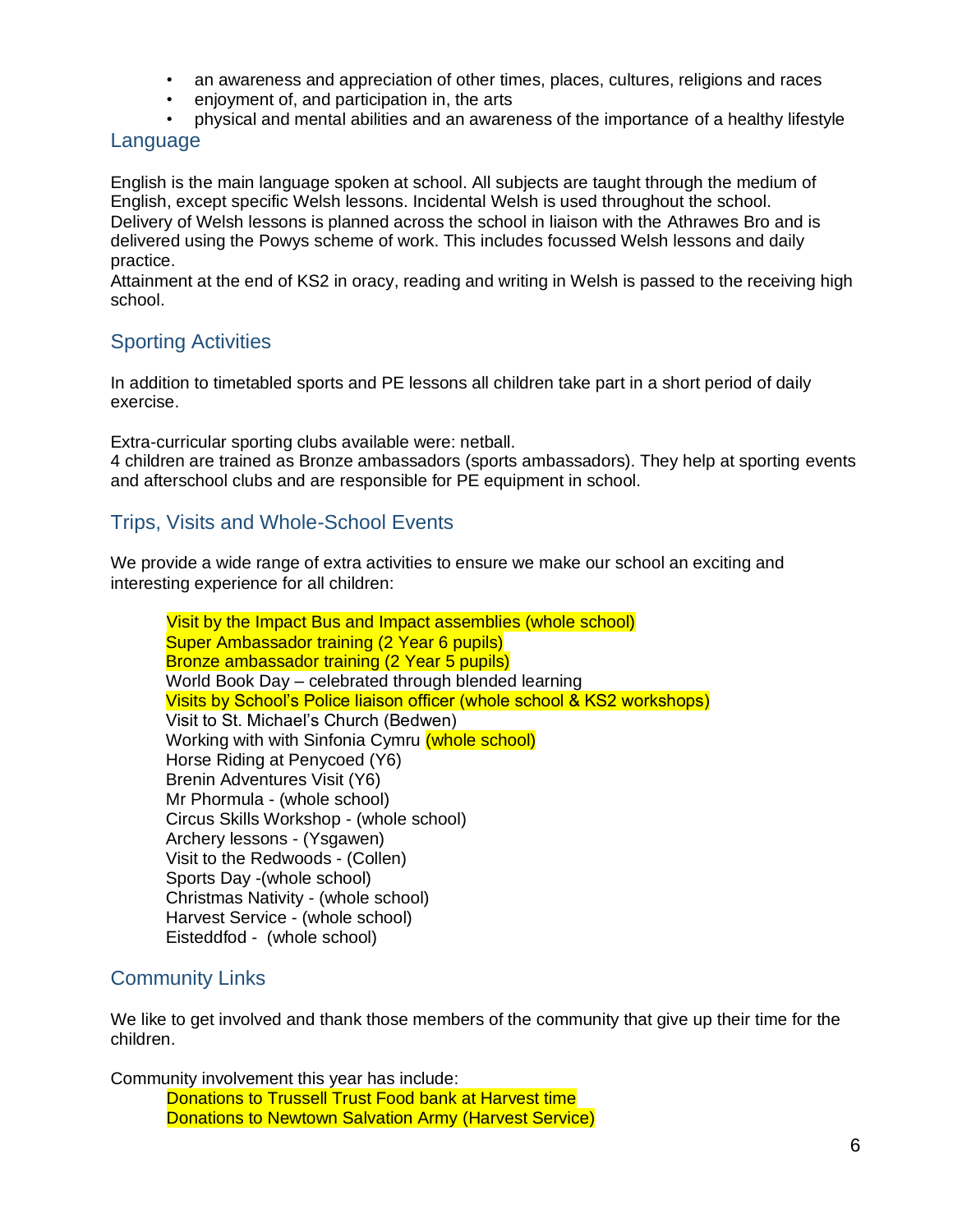Welshpool Remembrance Service (School Council) Made and sent Christmas cards to orphanages in Romania (Operation Sabre) Children in Need fundraising day (organised by School Council) Fundraising Bring & Buy (toys) for Hope House

Other community links include visits by the Police as part of SchoolBeat - The All-Wales School Liaison Core Programme

#### Healthy Eating

We are a health promoting school and achieved the Level 5 Healthy Schools Award in 2017. Healthy eating is part of our curriculum and the healthy eating message is frequently raised. Children are encouraged to bring their own water bottle into school and are encouraged to drink water throughout the day.

#### Friends of Forden

The 'Friends' do a fantastic job raising money to make possible lots of things that happen in school.

Recently we have supported the school to purchase IT equipment which was essential during the pandemic, and contributed to the end of term events and year 6 trip.

**The governors would like to take this opportunity to express their heartfelt thanks for this tremendous contribution to school life.**